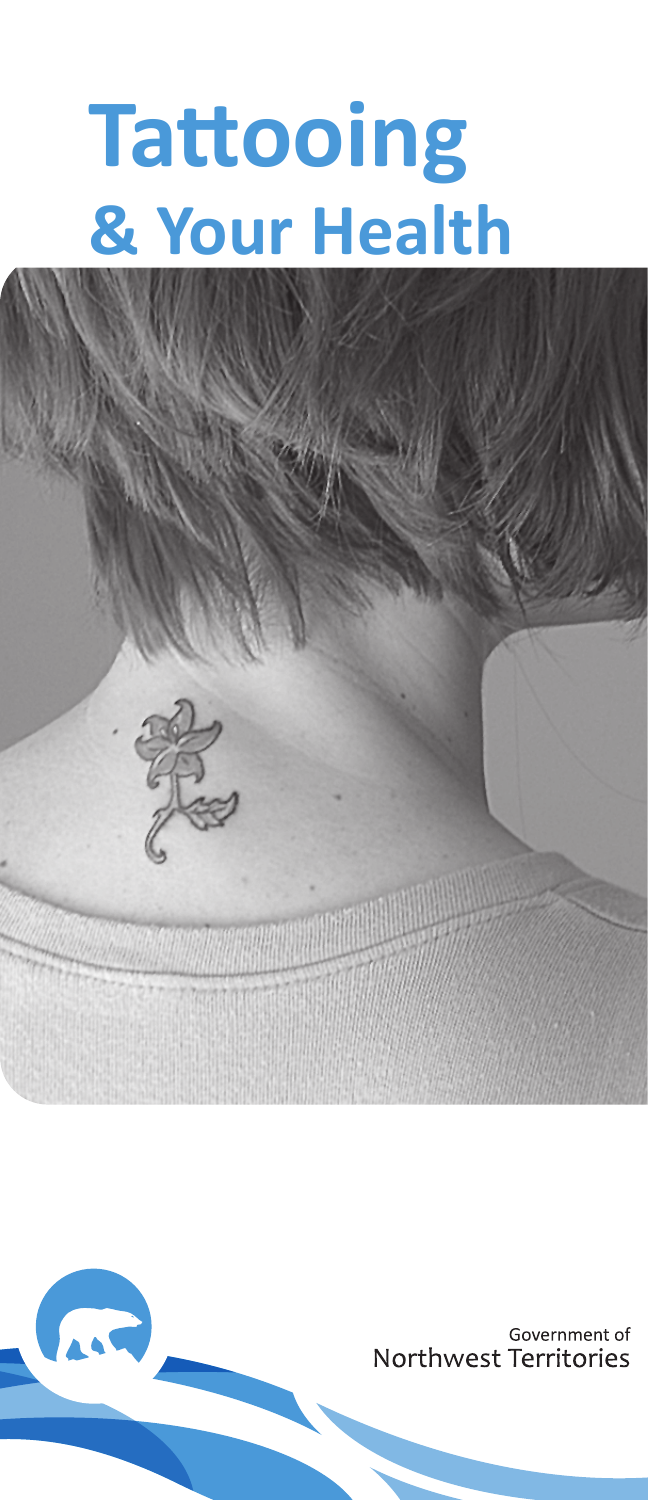#### **What Is a Tattoo?**

A tattoo is a permanent mark or design made on your body with pigments inserted into your skin through pricks in the skin's top layer. A needle, connected to a small machine with tubes containing dye, pierces the skin repeatedly - an action that resembles that of a sewing machine inserting tiny ink droplets with every puncture. The procedure, which may last up to several hours for a large tattoo, causes a small amount of bleeding and a level of pain that can vary from minor to significant.

#### **Can Tattooing spread infections?**

Hepatitis B, Hepatitis C, Human Immunodeficiency Virus (HIV)/Acquired Immunodeficiency Syndrome (AIDS) and Herpes can all be transmitted through tattooing and piercing, as well as bacterial skin infections such as Streptococcus and Staphylococcus. Hepatitis B vaccine will help protect you from hepatitis B, but there is no vaccine for hepatitis C or HIV.

#### **So, you are thinking of getting a tattoo!**

Many people think that the hardest decisions when deciding on a tattoo are the colour and design and where the tattoo should go. **WRONG!**  The most important decision is who you select to perform the tattoo.

#### **What to Ask**

- Has the tattoo artist and premises been inspected by an Environmental Health Officer?
- Do they have a current business licence?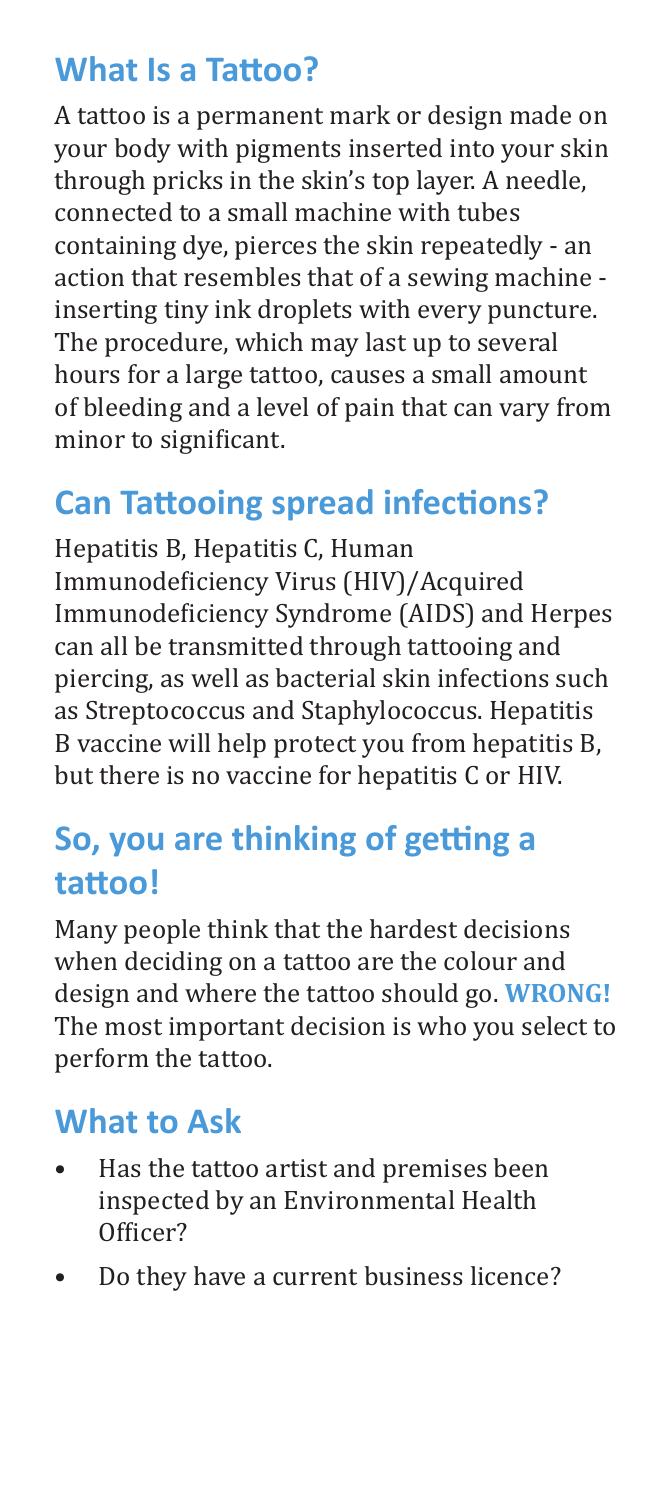#### **What To Look For**

The best protection against disease and infection is to carefully choose where you obtain your tattoo or piercing. Here is a list of conditions on which to base your decision:

- The work area is clean and brightly lit.
- The shop uses instruments that are easily cleaned and sterilized, such as stainless steel.
- Tattooing is done with sterile needles in a tattoo machine that has been wiped with alcohol after each use and covered with new disposable plastic.
- Ink is dispensed into single use containers for each client.
- Ear piercing is done with a sterile needle or a gun that has a disposable sterile cartridge to hold the studs.
- New and sterile tattoo and piercing needles are used for each treatment. They should never be reused.
- Those performing the procedure have clean working habits, including washing their hands before and after procedures, after handling contaminated items, before opening and handling sterile supplies, and before putting on and after removing their gloves.
- Practitioners wear medical gloves during the procedures.
- The shop has a separate "clean zone" and a "dirty zone."
	- The procedure should only be done in the clean zone where only sterilized packages and clean equipment are kept and used.
	- The dirty zone is the contaminated area where there is a washing sink and holding basin for disinfecting implements.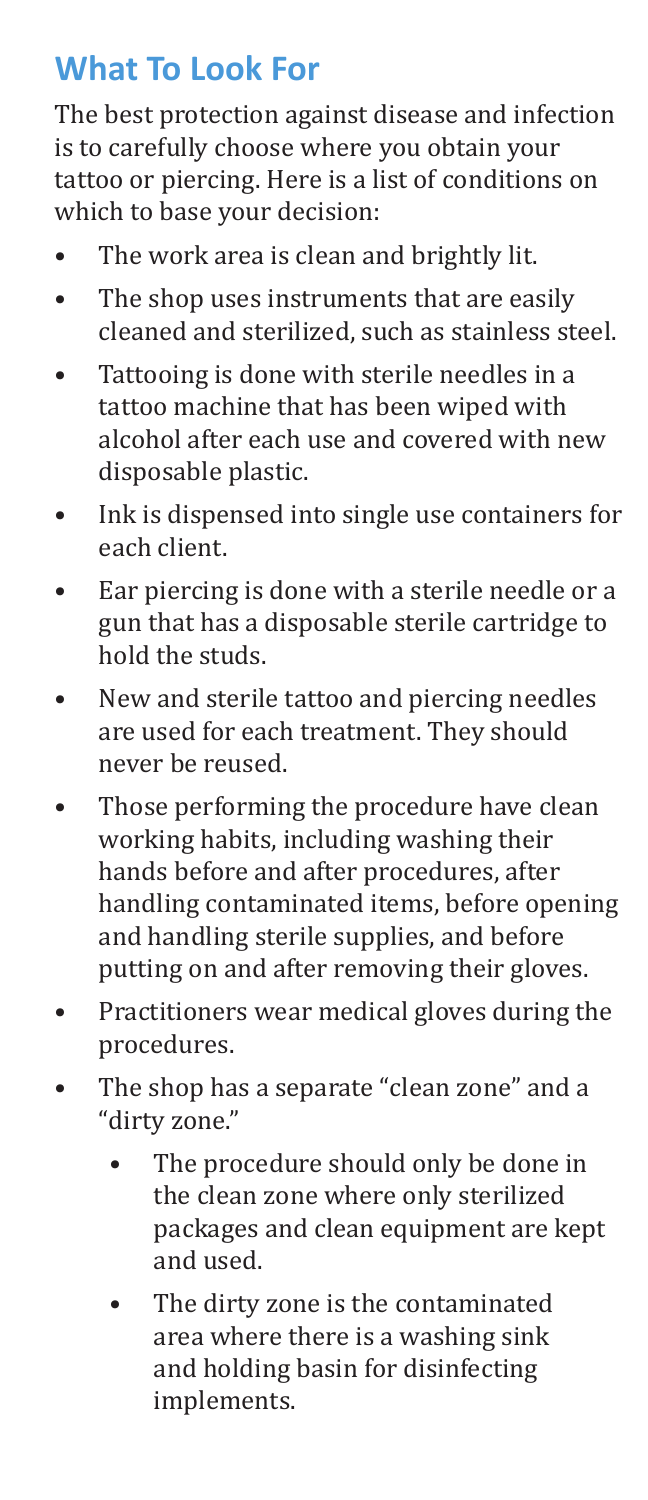## The most important decision is who you select to perform the tattoo.

- Work surfaces are made of smooth and nonporous materials.
- All surfaces are cleaned with a solution of bleach and water.
- The shop has a sterilizing machine, preferably a steam sterilizer. Test strips are used to indicate whether the machine is operating correctly.
- Waste is disposed of properly, with bloodcontaminated waste placed in plastic bags and tied before being added to the regular waste.
- Sharp implements used to pierce the skin are put into puncture-resistant containers.
- Oral and written instructions are given to clients for personal care after the procedure.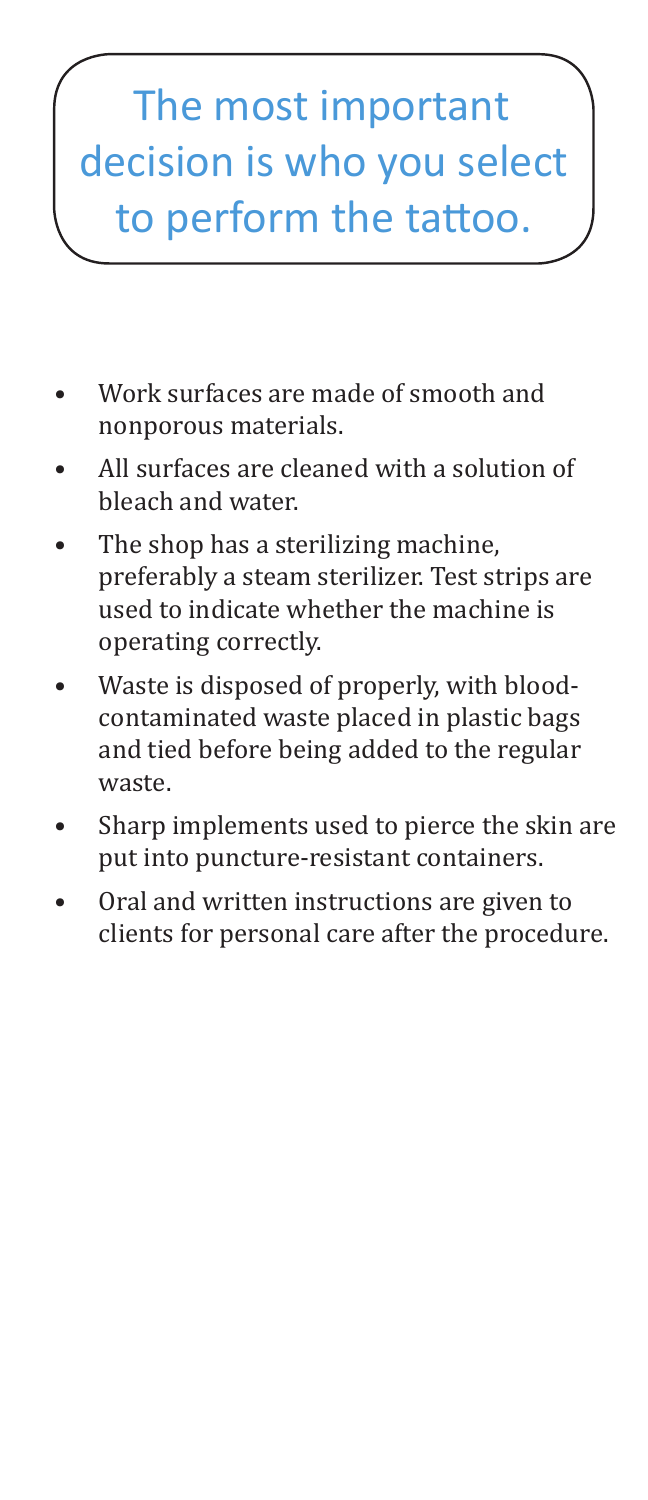#### **Precautions**

You can minimize your own risk of infection by taking these precautions:

- Choose a good practitioner who has received professional training.
- Ask the practitioner if she or he follows the Infection Control Guidelines for tattooing and ear/body piercing.
- Never tattoo or pierce skin that has a cut or break, pimples, warts, or other abnormalities.
- Make sure the practitioner disinfects the skin area using a skin antiseptic before the procedure.

#### **Personal Aftercare**

• Wash your hands thoroughly before you apply lotions or ointments to the tattooed or pierced area after the procedure or when rotating the jewelry, as directed by the practitioner.

#### **Signs Of Infection**

Signs of an infection can include:

- Inflammation or 'redness' of the site.
- Unusual soreness or pain.
- Continuing discharge of pus or matter from the site.

### IF YOU DEVELOP AN INFECTION SEEK MEDICAL ADVICE IMMEDIATELY!